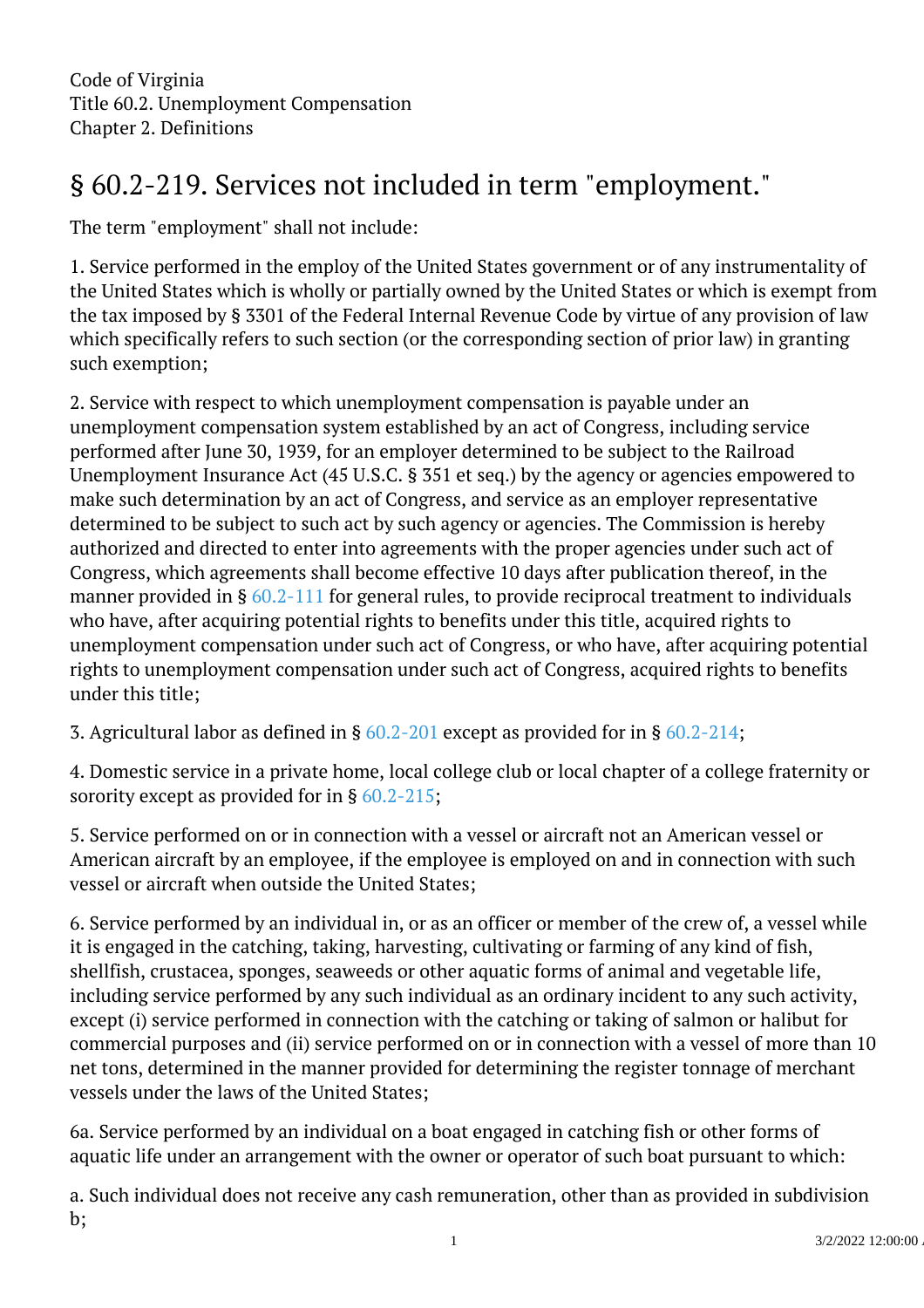b. Such individual receives a share of the boat's, or the boats' in the case of a fishing operation involving more than one boat, catch of fish or other forms of aquatic animal life, or a share of the proceeds from the sale of such catch; and <sup>"</sup>

c. The amount of such individual's share depends on the amount of the boat's, or the boats' in the case of a fishing operation involving more than one boat, catch of fish or other forms of aquatic animal life, but only if the operating crew of such boat, or each boat from which the individual receives a share in the case of a fishing operation involving more than one boat is normally made up of fewer than 10 individuals;

7. Service performed by an individual in the employ of his son, daughter, or spouse and service performed by a child under the age of 21 in the employ of his father or mother; <sup>"</sup>

8. Service performed in any calendar quarter in the employ of any organization exempt from income tax (i) under § 501(a) of the Federal Internal Revenue Code (26 U.S.C.), other than an organization described in § 401(a) of such Code, or (ii) under § 521 of the Federal Internal Revenue Code, if the remuneration for such service is less than \$50;

9. Service performed in the employ of a school or institution of higher education, if such service is performed by a student who is enrolled and is regularly attending classes at such school or institution;

10. Service performed as a student nurse in the employ of a hospital or a nurses' training school by an individual who is enrolled and is regularly attending classes in a nurses' training school chartered or approved pursuant to state law;

11. Service performed as an intern in the employ of a hospital by an individual who has completed a four-year course in a medical school chartered or approved pursuant to state law;

12. Service performed by an individual for an employing unit as an insurance agent or as an insurance solicitor, if all such service performed by such individual for such employing unit is performed for remuneration solely by way of commission; <sup>"</sup>

13. Service performed by an individual for an employing unit as a real estate salesman, if all such service performed by such individual for such employing unit is performed for remuneration solely by way of commission; Ĩ

14. Service covered by an arrangement between the Commission and the agency charged with the administration of any other state or federal unemployment compensation law pursuant to which all services performed by an individual for an employing unit during the period covered by such employing unit's duly approved election are deemed to be performed entirely within such agency's state or under such federal law; Ĩ

15. Service performed by an individual for an employing unit as an agent in the wholesale distribution and sale of gasoline and other petroleum products, if all such service performed by such individual for such employing unit is performed for remuneration solely by way of commission;

16. Service not in the course of the employer's trade or business performed in any calendar quarter by an employee, unless the cash remuneration paid for such service is \$50 or more and such service is performed by an individual who is regularly employed by such employer to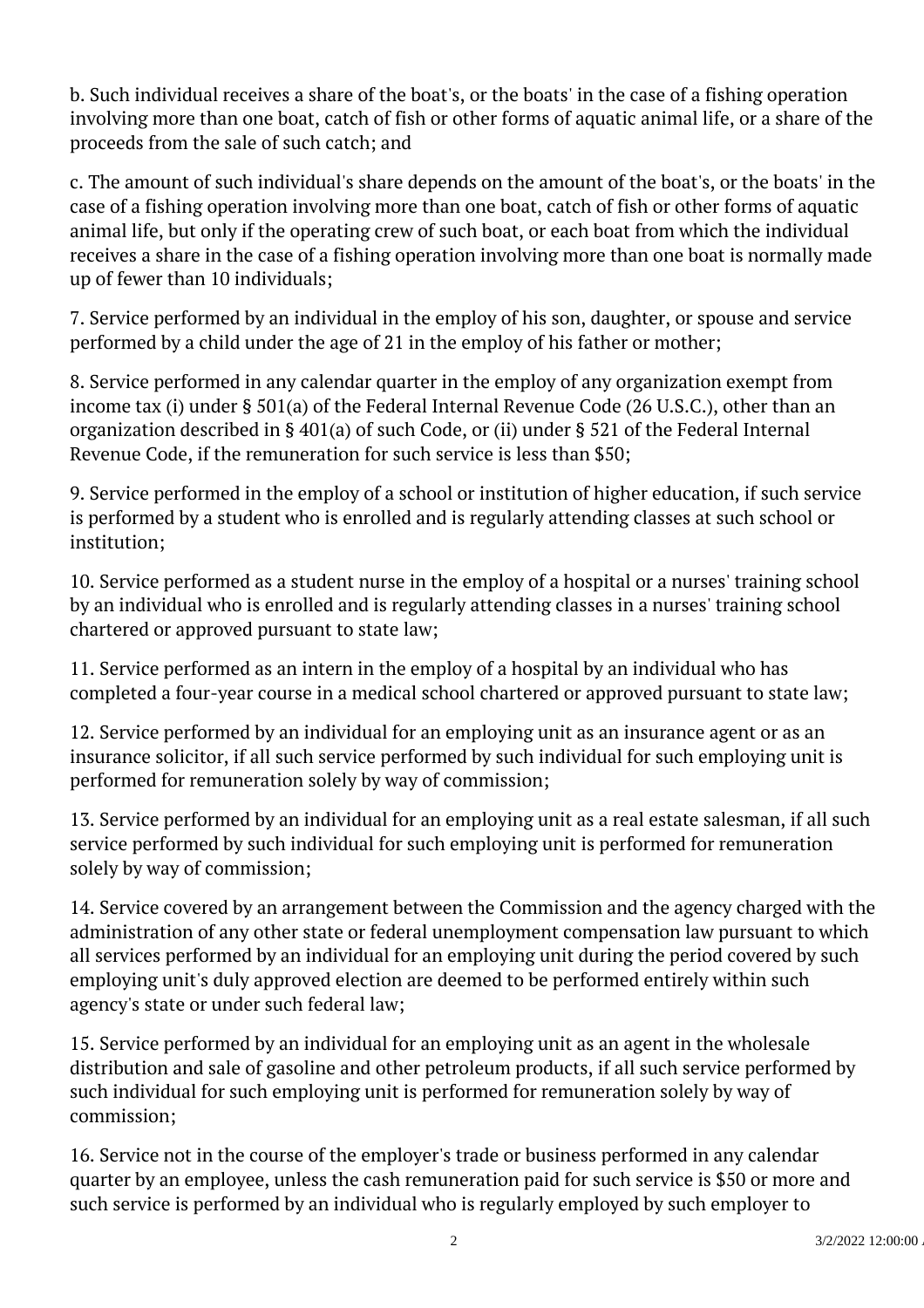perform such service. For the purposes of this subdivision, an individual shall be deemed to be regularly employed by an employer during a calendar quarter only if (i) on each of some 24 days during such quarter such individual performs for such employer for some portion of the day service not in the course of the employer's trade or business, or (ii) such individual was regularly employed, as determined under clause (i) of this subdivision, by such employer in the performance of such service during the preceding calendar quarter; <sup>"</sup>

17. a. Service performed by an individual who is enrolled at a nonprofit or public educational institution which normally maintains a regular faculty and curriculum and normally has a regularly organized body of students in attendance at the place where its educational activities are carried on. In order for such services to be excluded from "employment": Ĩ

(1) The individual shall be enrolled as a student in a full-time program, Ì

(2) The program shall be taken for credit at such institution, Ì

(3) The program combines academic instruction with work experience, and Ì

(4) Such service shall be an integral part of such program. Ì

b. Such institution shall certify to the employer that subdivisions 17 a (1) through 17 a (4) have been met.

c. This subdivision shall not apply to service performed in a program established for or on behalf of an employer or group of employers;

18. Service performed in the employ of a hospital, if such service is performed by a patient of the hospital, as defined in §  $60.2$ - $221$ ;

19. Services provided by an individual pursuant to an agreement among the service recipient, a public human services agency as defined in § [15.2-2811](/vacode/15.2-2811/), and such individual to an eligible service recipient in his own home or the home of the service provider, unless coverage of such services is required by the provisions of § 3304(a)(6)(A) of the Federal Unemployment Tax Act;

20. Services performed by an individual as a "direct seller" provided that:

a. Such person: Ĩ

(1) Is engaged in the trade or business of selling, or soliciting the sale of, consumer products to any buyer on a buy-sell basis, a deposit-commission basis, or any similar basis which the Secretary of the Treasury prescribes by regulations for resale by the buyer or any other person in the home or otherwise than in a permanent retail establishment;

(2) Is engaged in the trade or business of selling, or soliciting the sale of, consumer products to a consumer in the home or otherwise than in a permanent retail establishment; or

(3) Is engaged in the trade or business of the delivery or distribution of newspapers or shopping news (including any delivery services directly related to such trade or business).

b. Substantially all of the remuneration for the services performed as a direct seller, whether or not paid in cash, is directly related to sales or output, including the performances of services, rather than to the number of hours worked;

c. The services performed by the person are performed pursuant to a written contract between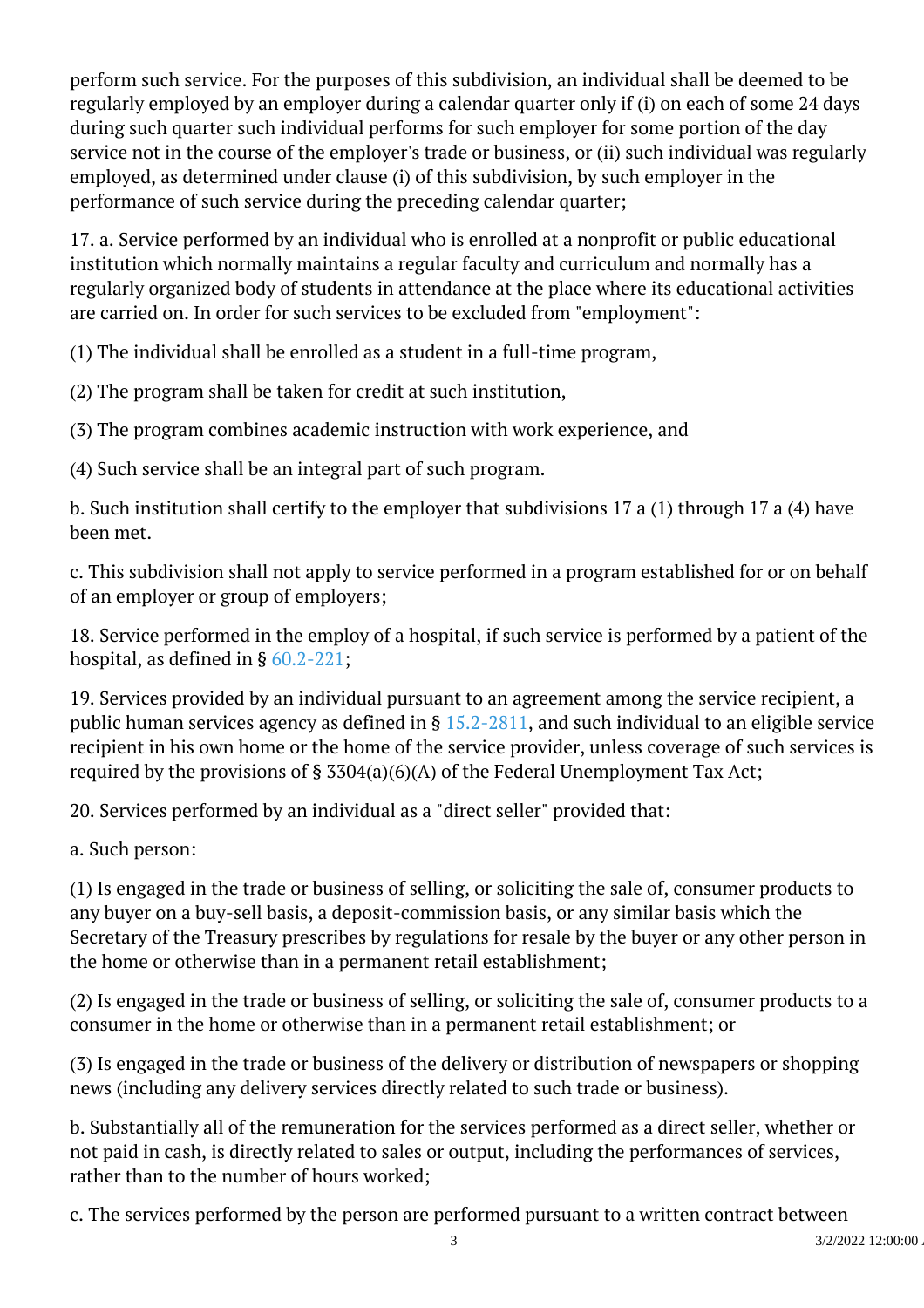such person and the person for whom the services are performed and such contract provides that the person will not be treated as an employee with respect to such services for federal tax purposes; <sup>"</sup>

21. Service performed after July 1, 1984, by an individual as a taxicab driver, or as a driver of an executive sedan, provided the Commission is furnished evidence that such individual is excluded from taxation by the Federal Unemployment Tax Act;

22. Services performed by an individual as a "contract carrier courier driver" provided the Commission is furnished evidence that such individual is excluded from taxation by the Federal Unemployment Tax Act;

23. Services performed by a full-time student in the employ of an organized camp if:

a. Such camp:

(1) Did not operate for more than seven months in the calendar year and did not operate for more than seven months in the preceding calendar year; or

(2) Had average gross receipts for any six months in the preceding calendar year which were not more than 33- 1/3 percent of its average gross receipts for the other six months in the preceding calendar year; and

b. Such full-time student performed services in the employ of such camp for less than 13 calendar weeks in such calendar year;

24. Services performed by an individual as a court reporter for an employing unit if all such service performed by the individual for the employing unit is performed for remuneration solely by way of commission;

25. Services performed by an individual as a cosmetologist or as a barber provided the Commission is furnished evidence that such individual is excluded from taxation by the Federal Unemployment Tax Act;

26. Services performed by a licensed clinical social worker as defined in § [54.1-3700](/vacode/54.1-3700/), licensed psychologist as defined in § [54.1-3600](/vacode/54.1-3600/), licensed professional counselor as defined in § [54.1-3500](/vacode/54.1-3500/) , licensed psychiatrist, or licensed marriage and family therapist as defined in §  $54.1-5500$ , if such individual:

a. Operates under a contract specifying that the individual is free from control or direction over the performance of such services;

b. Is licensed in the Commonwealth to perform independent clinical services;

c. Is compensated solely by way of fees charged for services rendered by such individual; and

d. Has a valid business license issued by the locality in which such individual performs such services; and Ĩ

27. Services performed by an inmate for a penal or custodial institution or while participating in the community corrections alternative program pursuant to § [19.2-316.4.](/vacode/19.2-316.4/)

Code 1950, § 60-14; 1952, cc. 30, 184; 1956, c. 440; 1962, c. 71; 1968, c. 738, § 60.1-14; 1971, Ex. Sess., c. 235; 1972, c. 824; 1974, cc. 466, 660; 1976, c. 304; 1977, c. 330; 1979, c. 637; 1980, cc.